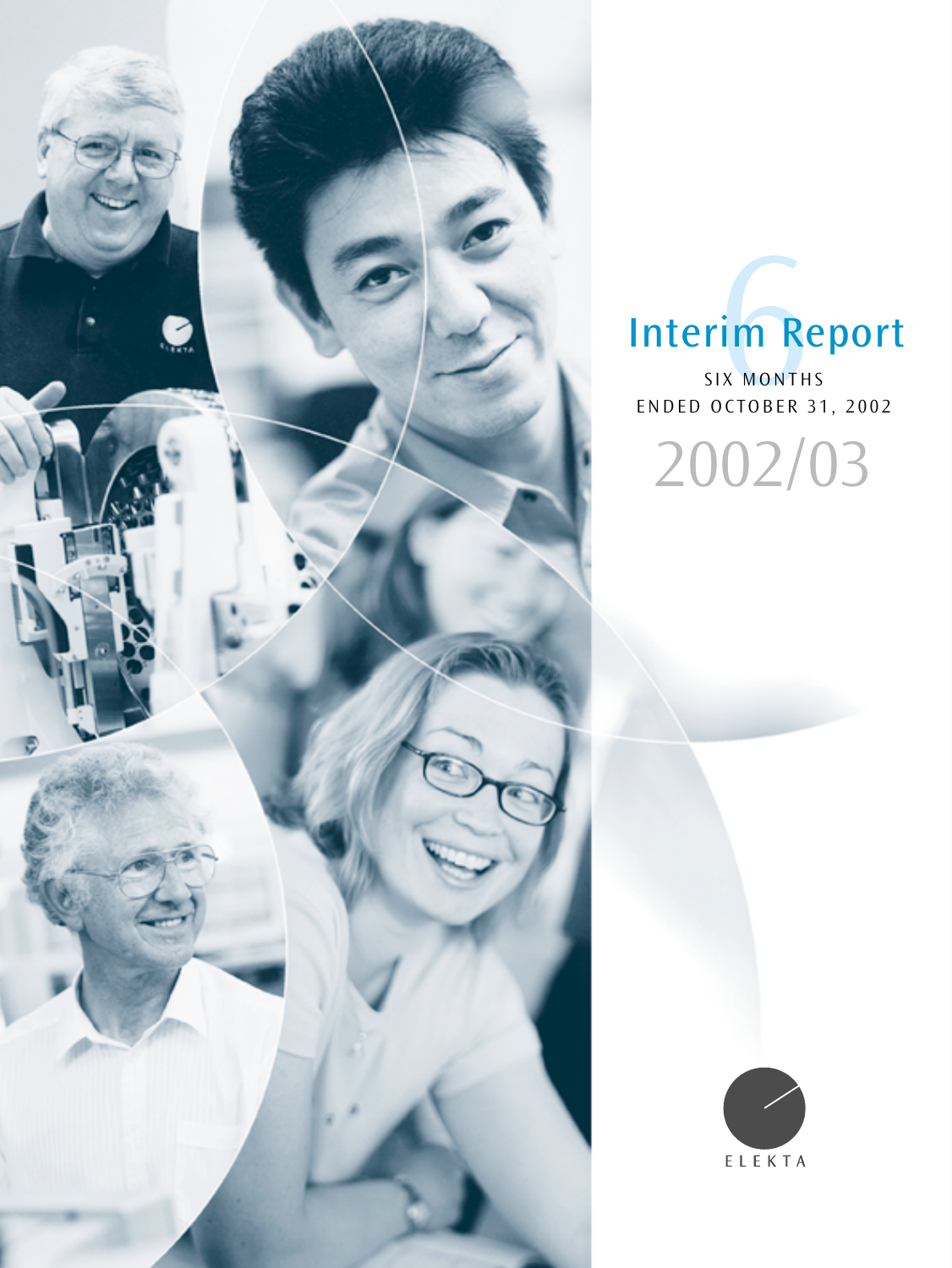## Interim report Six months ended October 31, 2002

- **Operating profit improved sharply, by SEK 67 M, to SEK 147 M and the operating margin rose to 11 (6) percent.**
- **The cash flow after investments was positive, amounting to SEK 148 M (4).**
- Order bookings increased to SEK 1,466 M (1,344). **During the second quarter order bookings increased 20 percent to SEK 769 M (641).**
- Net sales increased by 10 percent, to SEK 1,359 M **(1,232).**

Despite a generally weak economy, the trend in the international healthcare market is positive. Demand for Elekta's products and treatment methods for cancer and neurological disorders continues to be good.

As a result of an increasingly older population and improved diagnostic methods, the number of detected cancer cases is rising. The development of treatment methods for cancer is focusing increasingly on high-precision radiation treatment. Elekta is currently the second largest supplier in the world, and the largest in Europe, of methods for radiation treatment of cancer. Elekta is also a leading supplier of high-precision radiation treatment of cancer using Intensity Modulated Radiation Treatment (IMRT). IMRT makes it possible to adapt the radiation dose more precisely to the tumor's three-dimensional shape and specific radiation sensitivity, without damage to healthy tissue, thereby improving the patient's treatment result and quality of life. The market has rapidly accepted IMRT as a clinically and financially efficient method of improved cancer care.

The need for non-invasive radiosurgery is growing. Today, approximately 235 of each million persons suffer from the type of brain disease that is suitable for radiosurgery using Leksell Gamma Knife®. The areas of illness in which radiosurgery is rising sharply are certain tumors in the brain and functional disorders. Radiation treatment using Leksell Gamma Knife is characterized by the high quality of care provided and its cost-efficiency, as well as being very gentle on the patient.

#### **Order bookings and order backlog**

Order bookings increased by 9 percent, to SEK 1,466 M (1,344). Exchange-rate movements affected order bookings negatively by circa 6 percent. Orders for neurosurgery products declined by 11 percent, to SEK 432 M (486), and orders for oncology products rose by 21 percent, to SEK 1,034 M (858).

Order bookings during the second quarter of the fiscal year increased by 20 percent, to SEK 769 M (641).

Calculated on a rolling 12-month basis, order bookings rose 11 percent, to SEK 3,049 M.

Order bookings exceeded net sales. The Group's order backlog was affected though by the weakening of the US dollar. As of October 31, 2002 the order backlog amounted to SEK 2,276 M, compared with SEK 2,317 M at April 30, 2002.

#### **ORDER BOOKINGS**



Investments in cancer care in Europe

Order bookings in Region Europe, including the Middle East and Africa, increased 16 percent, to SEK 649 M (559). Orders for oncology products were 26 percent higher, while the trend for neurosurgery products was weak. Substantial investments in the development of cancer care are being made in the Netherlands. Elekta has received an order amounting to SEK 160 M from a large hospital in the Netherlands for eight linear accelerators

### Order bookings

| $\tilde{\phantom{a}}$       | <b>Quarter 2</b> | <b>Ouarter 2</b> | 6 months | 6 months | <b>Rolling</b> | Change, |
|-----------------------------|------------------|------------------|----------|----------|----------------|---------|
| <b>SEK M</b>                | 2002/03          | 2001/02          | 2002/03  | 2001/02  | 12 months      | %       |
| Europe, Middle East, Africa | 356              | 271              | 649      | 559      | 1.197          | 5       |
| North and South America     | 243              | 228              | 517      | 480      | 1,284          | 31      |
| Japan                       | 28               | 103              | 112      | 114      | 215            | $-19$   |
| Asia excl. Japan            | 142              | 39               | 188      | 191      | 353            | $-4$    |
| Group                       | 769              | 641              | 1,466    | 1,344    | 3,049          | 11      |
| of which                    |                  |                  |          |          |                |         |
| Oncology                    | 550              | 378              | 1,034    | 858      | 2,077          | 17      |
| Neurosurgery                | 219              | 263              | 432      | 486      | 972            | $-1$    |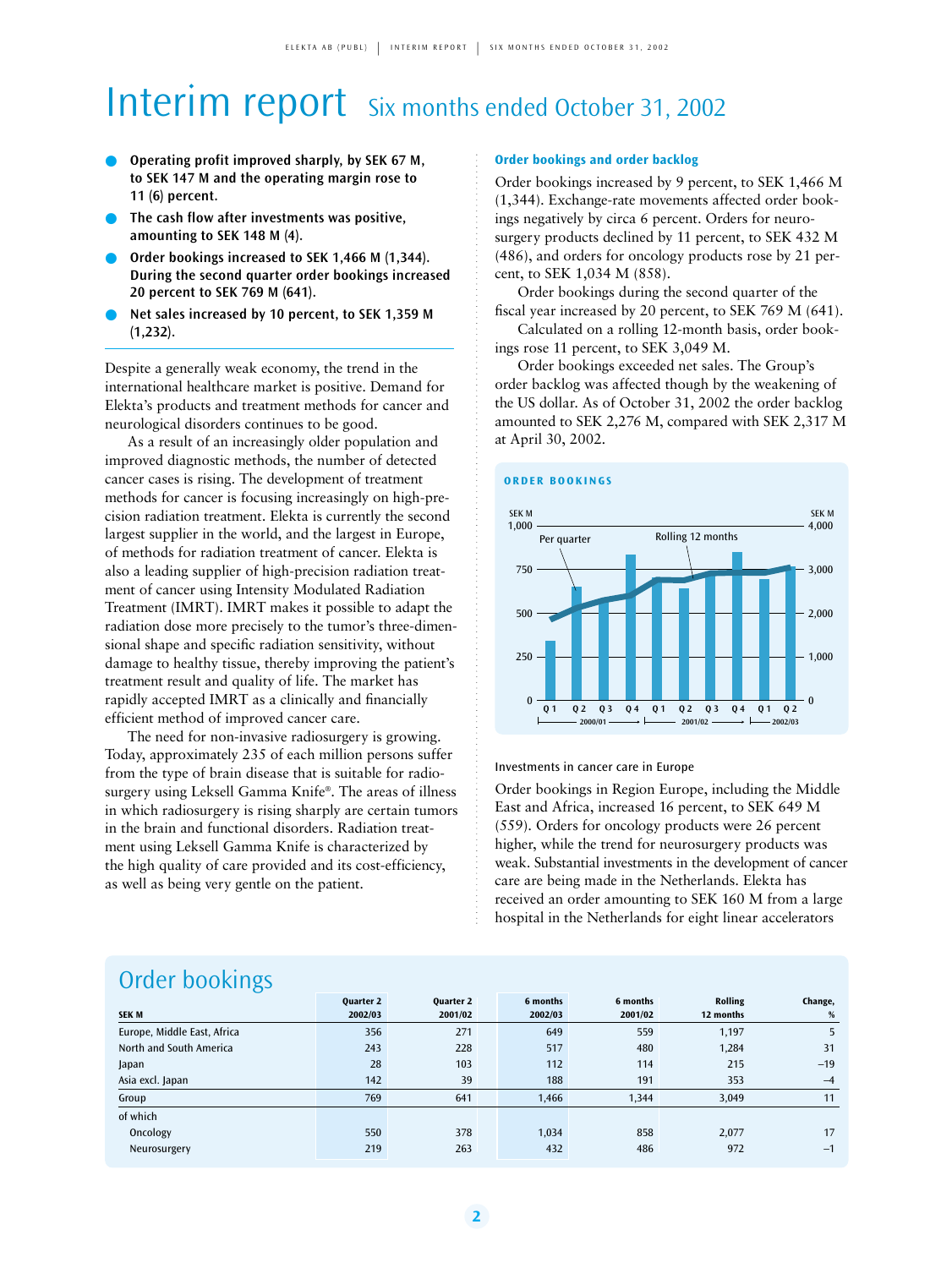

for radiation treatment of cancer. The equipment features IMRT, which facilitates intensity modulated radiotherapy with high precision.

#### Strong growth for oncology products in North America

Orders booked in North and South America increased by 8 percent, to SEK 517 M (480). Orders for oncology products rose by 53 percent. Order bookings for neurosurgery products were stable but lower compared with the strong six months in the preceding fiscal year. Elekta has launched a new business concept with deliveries of prefabricated treatment rooms for Leksell Gamma Knife. The radiation-safe treatment room is a turnkey delivery. This total solution makes it possible for the customer to be more cost-efficient and to begin treatment of patients sooner.

#### Seasonally weak order bookings in Japan

The market was characterized by the continuing weak trend of the economy in Japan, but certain improvement is expected towards the end of the fiscal year. Order bookings in Japan amounted to SEK 112 M (114). Investment decisions in the healthcare field in Japan are generally made during the later part of Elekta's fiscal year.

#### Asia

Order bookings in Asia amounted to SEK 188 M (191). In particular there was a strong increase in orders for neurosurgery products, in which orders during the first six months have already exceeded order bookings for the entire preceding fiscal year. In addition to orders for Leksell Gamma Knife units, contracts were signed for delivery of linear accelerators for radiotherapy of cancer in both China and Taiwan.

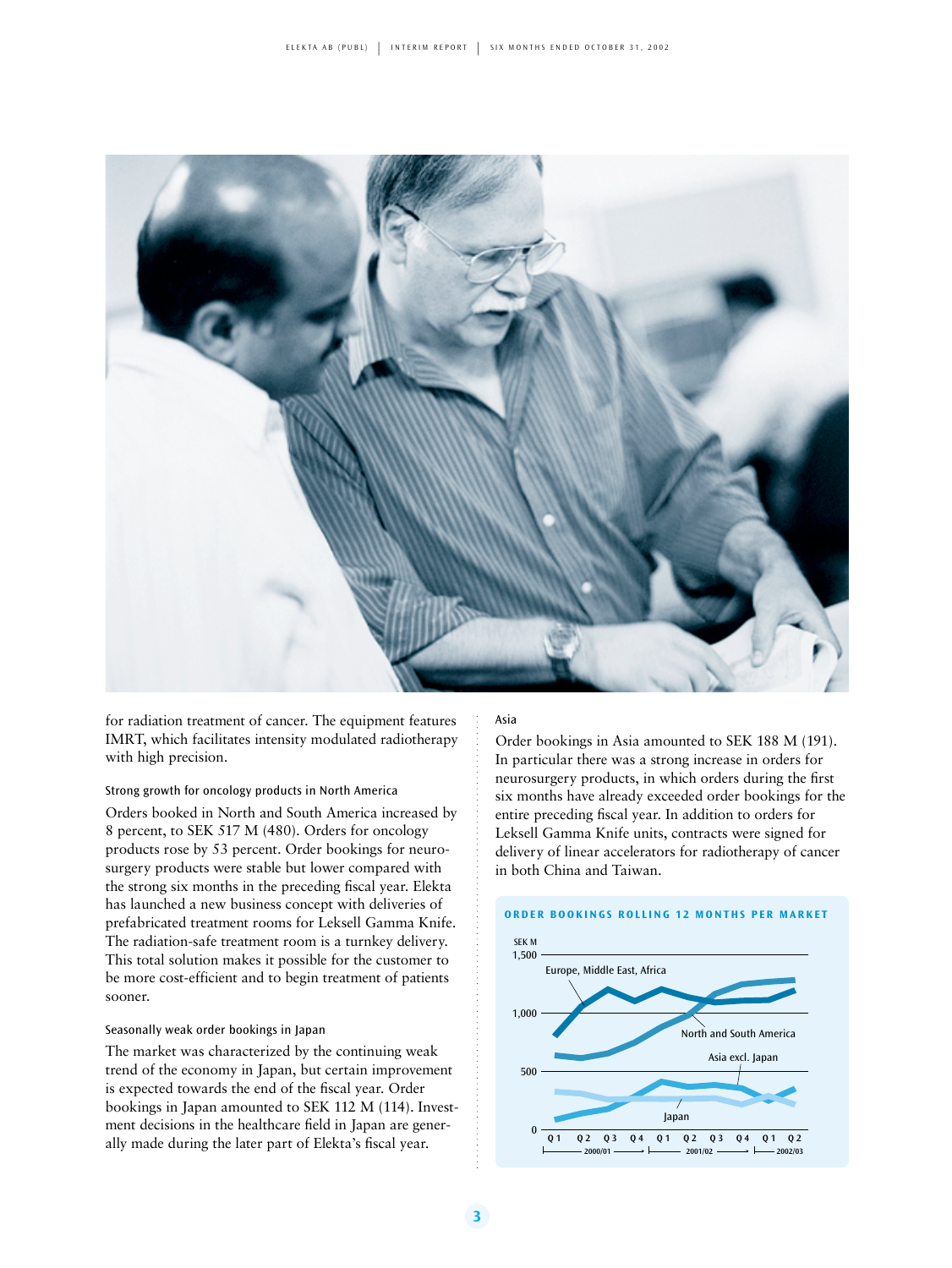| Income statement<br><b>SEK M</b>        | 3 months<br>Aug-Oct<br>2002/03 | 3 months<br>Aug-Oct<br>2001/02 | 6 months<br>May-Oct<br>2002/03 | 6 months<br>May-Oct<br>2001/02 | 12 months<br>Nov-Oct<br>2001/02 | 12 months<br>May-April<br>2001/02 |
|-----------------------------------------|--------------------------------|--------------------------------|--------------------------------|--------------------------------|---------------------------------|-----------------------------------|
|                                         |                                |                                |                                |                                |                                 |                                   |
| Net sales                               | 697                            | 688                            | 1,359                          | 1,232                          | 2,865                           | 2,738                             |
| Cost of products sold                   | $-438$                         | $-441$                         | $-878$                         | $-777$                         | $-1,799$                        | $-1,698$                          |
| <b>Gross income</b>                     | 259                            | 247                            | 481                            | 455                            | 1,066                           | 1,040                             |
| Selling expenses                        | $-93$                          | $-90$                          | $-171$                         | $-167$                         | $-371$                          | $-367$                            |
| Administrative expenses                 | $-72$                          | $-69$                          | $-131$                         | $-128$                         | $-318$                          | $-315$                            |
| R&D expenses                            | $-33$                          | $-34$                          | $-61$                          | $-64$                          | $-141$                          | $-144$                            |
| Exchange differences in operation       | 22                             | $-7$                           | 29                             | $-16$                          | 38                              | $-7$                              |
| <b>Operating result</b>                 | 83                             | 47                             | 147                            | 80                             | 274                             | 207                               |
| <b>Financial net</b>                    | $\overline{2}$                 | $\overline{4}$                 | $-1$                           | 6                              | $\overline{7}$                  | 14                                |
| Income after financial items            | 85                             | 51                             | 146                            | 86                             | 281                             | 221                               |
| <b>Taxes</b>                            | $-28$                          | $-18$                          | $-50$                          | $-33$                          | $-95$                           | $-78$                             |
| Minority                                | $-2$                           | 3                              | $\overline{2}$                 | 6                              | $-2$                            | $\overline{2}$                    |
| Net income                              | 55                             | 36                             | 98                             | 59                             | 184                             | 145                               |
| Earnings per share before dilution, SEK | 1.70                           | 1.15                           | 3.07                           | 1.95                           | 5.78                            | 4.66                              |
| Earnings per share after dilution, SEK  | 1.67                           | 1.11                           | 3.00                           | 1.93                           | 5.63                            | 4.56                              |

### Cash flow

| Operating cash flow                       | 86    | 59     | 149   | 113          | 301   | 265       |
|-------------------------------------------|-------|--------|-------|--------------|-------|-----------|
| Change in working capital                 | 48    | $-100$ | 13    | $-101$       | $-14$ | $-128$    |
| Cash flow before investments              | 134   | $-41$  | 162   | 12           | 287   | 137       |
| Investments and disposals                 | $-13$ | $-1$   | $-14$ | $-8$         | $-30$ | $-24$     |
| Cash flow after investments and disposals | 121   | $-42$  | 148   |              | 257   | 113       |
| <b>External financing</b>                 | $-5$  | $-12$  |       | $-16$        |       | $-10^{-}$ |
| Change in liquid assets                   | 109   | $-35$  | 135   | $\mathbf{0}$ | 237   | 102       |

### Balance sheet

| <b>SEK M</b>                                           | Oct 31, 2002   | Oct 31, 2001   | April 30, 2002 |
|--------------------------------------------------------|----------------|----------------|----------------|
| Intangible fixed assets                                | 392            | 406            | 388            |
| Tangible fixed assets                                  | 80             | 95             | 87             |
| <b>Financial fixed assets</b>                          | 23             | 20             | 22             |
| <b>Inventories</b>                                     | 264            | 278            | 269            |
| Other current assets                                   | 1,086          | 1,107          | 1,234          |
| Liquid assets                                          | 671            | 434            | 536            |
| <b>Total assets</b>                                    | 2,516          | 2,340          | 2,536          |
| Shareholders' equity                                   | 1,343          | 1,209          | 1,272          |
| Minority                                               | $\overline{2}$ | $\overline{2}$ | 6              |
| <b>Provisions</b>                                      | 89             | 71             | 90             |
| Other interest-bearing liabilities                     | 29             | 37             | 35             |
| Interest-free liabilities                              | 1,053          | 1,021          | 1,133          |
| Total shareholders' equity, provisions and liabilities | 2,516          | 2,340          | 2,536          |

### Changes in shareholders' equity

| <b>SEK M</b>                           | Oct 31, 2002 | Oct 31, 2001 | April 30, 2002 |
|----------------------------------------|--------------|--------------|----------------|
| Opening balance                        | 1,272        | 678          | 678            |
| Changed accounting principles          |              | 209          | 209            |
| <b>Conversion of debentures</b>        |              | 229          | 229            |
| Option premiums and warrants exercised | 9            |              | 6              |
| <b>Translation differences</b>         | $-36$        | 34           | 5              |
| Net income                             | 98           | 59           | 145            |
| <b>Closing balance</b>                 | 1,343        | 1,209        | 1,272          |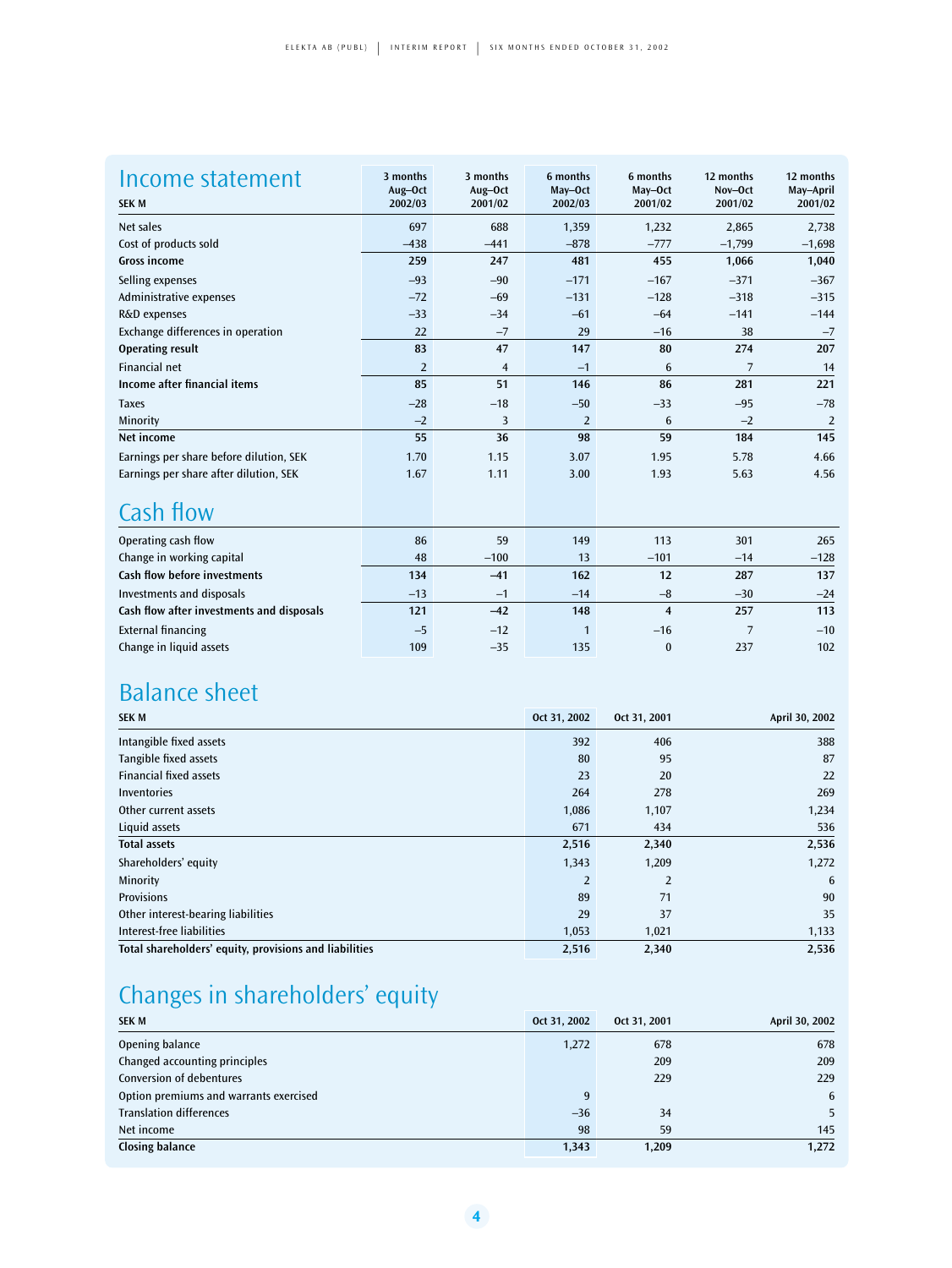| <b>hgures</b>                        |           |                |                |           |          |          |
|--------------------------------------|-----------|----------------|----------------|-----------|----------|----------|
|                                      | 12 months | 12 months      | 12 months*     | 12 months | 6 months | 6 months |
|                                      | May-Apr   | May-Apr        | May-Apr        | May-Apr   | May-Oct  | May-Oct  |
|                                      | 1999/2000 | 2000/01        | 2000/01        | 2001/02   | 2001/02  | 2002/03  |
| Order bookings, SEK M                | 1,877     | 2,402          | 2,402          | 2,927     | 1,344    | 1,466    |
| Net sales, SEK M                     | 1,789     | 2,160          | 2,160          | 2,738     | 1,232    | 1,359    |
| Items affecting comparability, SEK M | 19        |                |                |           |          |          |
| Operating result, SEK M              | $-37$     | 92             | 92             | 207       | 80       | 147      |
| Operating margin, %                  | $-2$      | $\overline{4}$ | $\overline{4}$ | 8         | 6        | 11       |
| Profit margin, %                     | $-4$      | 3              | 3              | 8         | 7        | 11       |
| Shareholders' equity, SEK M          | 576       | 678            | 887            | 1,272     | 1,209    | 1,343    |
| Capital employed, SEK M              | 905       | 959            | 1,178          | 1,313     | 1,248    | 1,374    |
| Equity/assets ratio, %               | 31        | 33             | 39             | 50        | 52       | 53       |
| Return on shareholders' equity, % ** | $-22$     | 10             | 5              | 13        | 12       | 14       |
| Return on capital employed, % **     | $-3$      | 12             | 10             | 19        | 18       | 23       |
|                                      |           |                |                |           |          |          |

\* Restated for new accounting principles for taxes. \*\* Based on rolling 12 months.

| Per share data                           |           |           |            |           |          |          |
|------------------------------------------|-----------|-----------|------------|-----------|----------|----------|
|                                          | 12 months | 12 months | 12 months* | 12 months | 6 months | 6 months |
|                                          | May-Apr   | May-Apr   | May-Apr    | May-Apr   | May-Jul  | May-Jul  |
|                                          | 1999/2000 | 2000/01   | 2000/01    | 2001/02   | 2001/02  | 2002/03  |
| Earnings per share before dilution, SEK  | $-4.24$   | 2.21      | 1.52       | 4.66      | 1.95     | 3.07     |
| Earnings per share after dilution, SEK   | $-1.17$   | 2.70      | 1.89       | 4.56      | 1.93     | 3.00     |
| Cash flow per share before dilution, SEK | 2.30      | 8.11      | 8.11       | 3.64      | 0.13     | 4.65     |
| Cash flow per share after dilution, SEK  | 3.13      | 7.90      | 7.90       | 3.63      | 0.12     | 4.54     |
| Shareholders' equity per share           |           |           |            |           |          |          |
| before dilution, SEK                     | 20.68     | 24.33     | 31.84      | 40.03     | 38.18    | 42.02    |
| after dilution, SEK                      | 24.90     | 28.43     | 35.03      | 39.89     | 38.14    | 41.89    |
| Interest on converted debentures         |           |           |            |           |          |          |
| net after tax, SEK M                     | 45        | 24        | 17         | 3         | 3        |          |
| Average number of shares                 |           |           |            |           |          |          |
| before dilution, 000s                    | 18,263    | 27,854    | 27,854     | 31,048    | 30,392   | 31,859   |
| after dilution, 000s                     | 27,787    | 31,662    | 31,662     | 32,504    | 32,373   | 32,614   |
| Number of shares at closing              |           |           |            |           |          |          |
| before dilution, 000s                    | 27,854    | 27,854    | 27,854     | 31,765    | 31,662   | 31,967   |
| after dilution, 000s                     | 31,662    | 31,662    | 31,662     | 33,084    | 33,084   | 33,084   |
|                                          |           |           |            |           |          |          |

\* Restated for new accounting principles for taxes.

#### **Accounting principles**

Application of RR15, the Swedish Financial Accounting Standards Council's new recommendation regarding intangible assets resulted in a change of accounting principles for Elekta, which has previously expensed all research and development expenditures. Elekta's application of the new rules mean that very high demands are placed before any expenditures for development shall be reported as an asset. For example, the technical functionality of a new product must be proven before expenditures for this development are reported as an asset. The transition rules for this recommendation mean that no retroactive adjustment is made.

Otherwise, the accounting principles applied are the same as those used in Elekta's most recent year-end report. This interim report was prepared in accordance with Recommendation RR20 on Interim Reports, issued by the Swedish Financial Accounting Standards Council.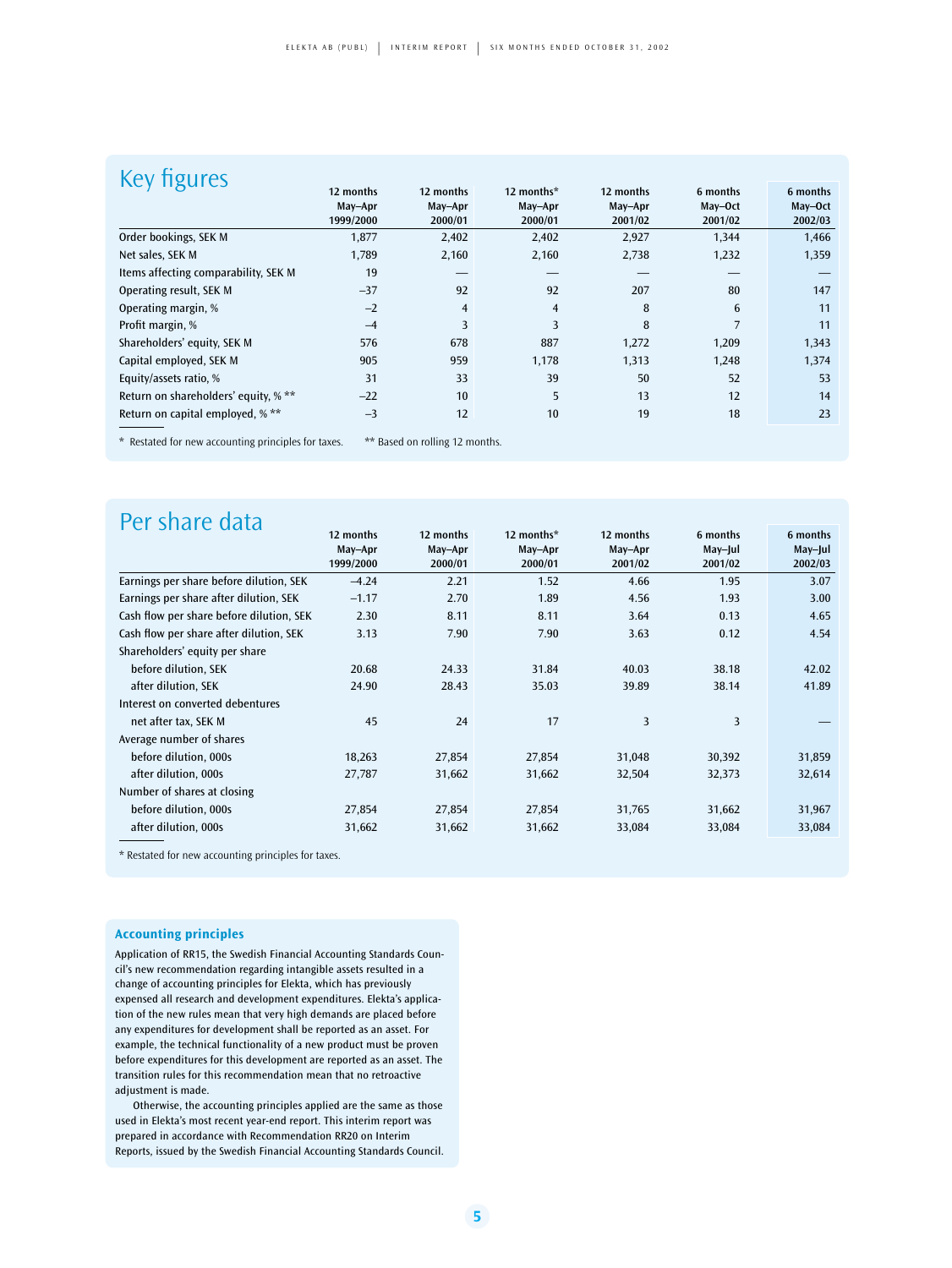

#### **Net sales**

Consolidated net sales increased by 10 percent, to SEK 1,359 M (1,232). Exchange-rate movements had a negative impact of 7 percent on net sales. Net sales of neurosurgery products rose by 1 percent, to SEK 392 M (389), with an increase of 15 percent, to SEK 967 M (843) for oncology products. Net sales of after-market products and services increased by 18 percent, to SEK 413 M (351), and accounted for 30 (28) percent of the Group total.

Net sales during the second quarter amounted to SEK 697 M (688).

Calculated on a rolling 12-month basis, net sales increased by 14 percent, to SEK 2,865 M.

#### **Result**

Operating profit improved by SEK 67 M, to SEK 147 M (80). The improvement was attributable primarily to improved productivity and increased volume in the oncology sector. Exchange-rate movements affected operating profit favorably by approximately SEK 2 M. The operating margin improved to 11 percent (6). Calculated on a rolling 12-month basis, the operating margin was 10 percent.

Investments in research and development increased by 28 percent, to SEK 82 M (64), equal to 6 (5) percent of

net sales. In accordance with Recommendation RR15 of the Swedish Financial Accounting Standards Council, SEK 21 M has been capitalized for certain specific projects while the remainder has been expensed. See Accounting principles on page 5.

Net financial expense amounted to SEK 1 M (income 6), including net interest income of SEK 1 M (interest expense: 3). Earnings from participations in associated companies amounted to SEK 5 M (6), and foreign exchange differences totaled a negative SEK 7 M (positive: 3).

Profit after net financial items improved by 70 percent to SEK 146 M (86). Profit after taxes increased to SEK 98 M (59).

Earnings per share during the first half of the fiscal year increased by 57 percent and amounted to SEK 3.07 (1.95) before dilution, and to SEK 3.00 (1.93) after dilution.

The return on equity amounted to 14 (12) percent and the return on capital employed was 23 (18) percent.



#### **Investments and depreciation**

Investments in intangible and tangible fixed assets amounted to SEK 39 M (12). Amortization/depreciation of intangible and tangible assets amounted to SEK 31 M (30).

During the second quarter of the fiscal year Elekta

### Net sales

| <b>SEK M</b>                | <b>Ouarter 2</b><br>2002/03 | <b>Ouarter 2</b><br>2001/02 | 6 months<br>2002/03 | 6 months<br>2001/02 | Change,<br>$\%$ | 12 months<br>2001/02 |
|-----------------------------|-----------------------------|-----------------------------|---------------------|---------------------|-----------------|----------------------|
| Europe, Middle East, Africa | 281                         | 331                         | 529                 | 531                 | $\bf{0}$        | 1,195                |
| North and South America     | 285                         | 198                         | 590                 | 373                 | 58              | 877                  |
| Japan                       | 45                          | 25                          | 66                  | 111                 | $-41$           | 303                  |
| Asia excl. Japan            | 86                          | 134                         | 174                 | 217                 | $-20$           | 363                  |
| Group                       | 697                         | 688                         | 1,359               | 1,232               | 10              | 2,738                |
| of which                    |                             |                             |                     |                     |                 |                      |
| Oncology                    | 477                         | 483                         | 967                 | 843                 | 15              | 1,848                |
| Neurosurgery                | 220                         | 205                         | 392                 | 389                 |                 | 890                  |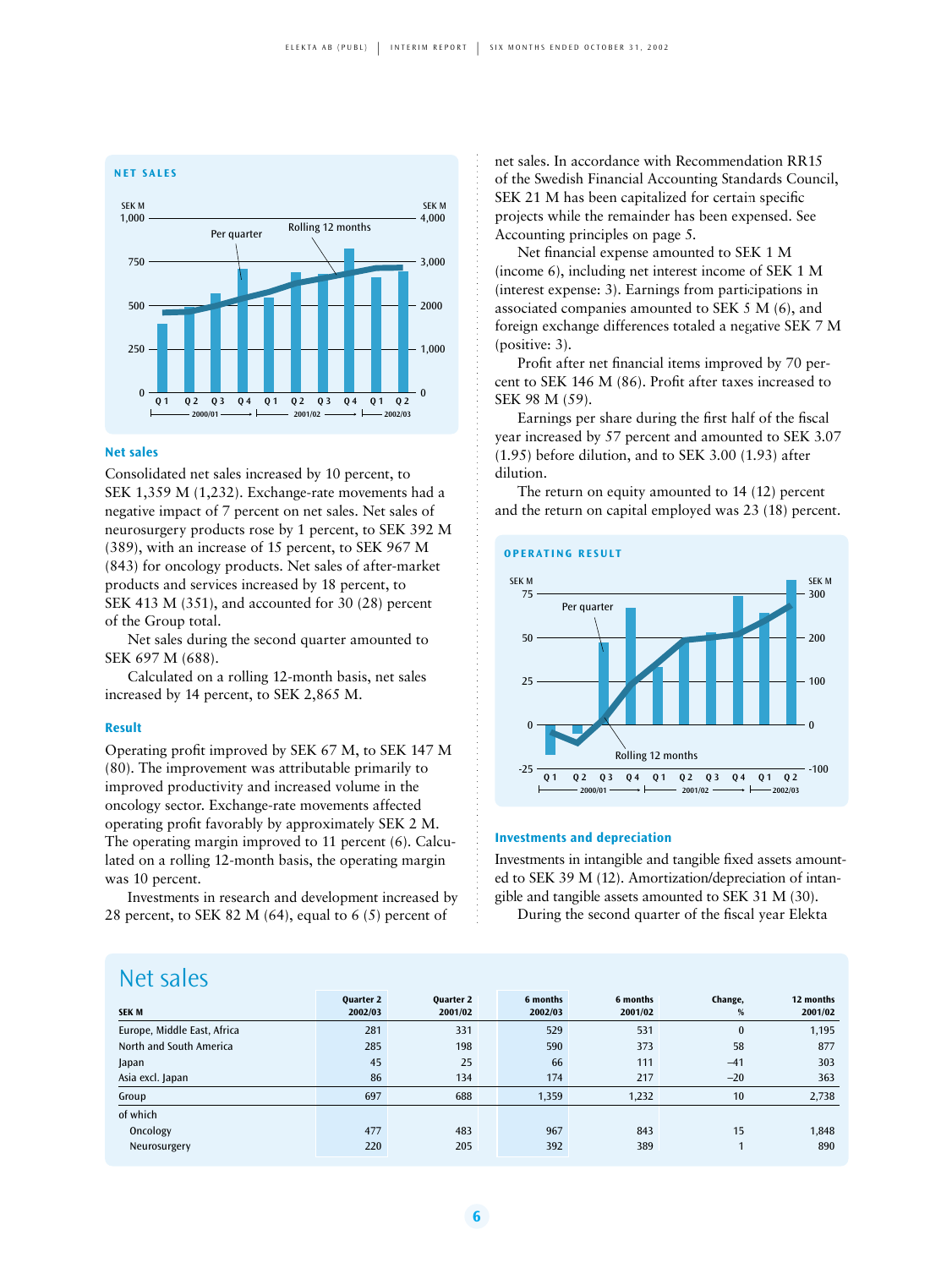increased its share holding in Shanghai Elekta from 60 to 80 percent of the capital.

#### **Liquidity and financial position**

Cash flow before investments was strong and amounted to SEK 162 M (12). Cash flow after investments and divestments amounted to SEK 148 M (4).

Liquid assets as of October 31, 2002 amounted to SEK 671 M, compared with SEK 536 M on April 30, 2002. SEK 78 M of Elekta's bank balances was pledged, primarily in the form of guarantees for customer advances received.

Interest-bearing liabilities amounted to SEK 29 M compared with SEK 35 M on April 30, 2002.

The equity/assets ratio was 53 percent.

During the first half of the fiscal year 202,775 new Series B shares were subscribed through the exercise of warrants allotted within the framework of Elekta's established stock options program. As of November 25, the total number of Elekta shares was 32,115,142.



#### **Patent dispute**

In the ongoing patent dispute in the U.S., Elekta has appealed the ruling in the lower court and provided a surety bond of USD 25 million, corresponding to the damage ruling in the first instance court. The plaintiff has not presented any objections to the amount of the bond, but the judge has not finally specified the amount. The opinion today is that the probability that the judge will change the amount is small. Elekta estimates that the appeal process will take two to three years.

#### **Employees**

The average number of employees in the Group was 991 (883). The number of employees at the end of the period was 1,004 compared with 989 as of April 30, 2002.



#### **Parent Company**

Parent Company operations comprise Group management, joint Group functions and financial management. The Parent Company incurred a loss for the period of SEK 16 M (loss 21), after net financial items. The average number of employees was 15 (13).

#### **Future prospects**

Elekta estimates that even with today's currency situation, net sales for 2002/03 fiscal year will be somewhat higher compared with last fiscal year. It is estimated that the operating margin will be at the same level as in the first six months.

#### **Financial information**

The interim report for the first nine months of the 2002/03 fiscal year will be released on March 11, 2003.



**President**

*The Company's auditors have not reviewed this interim report.*